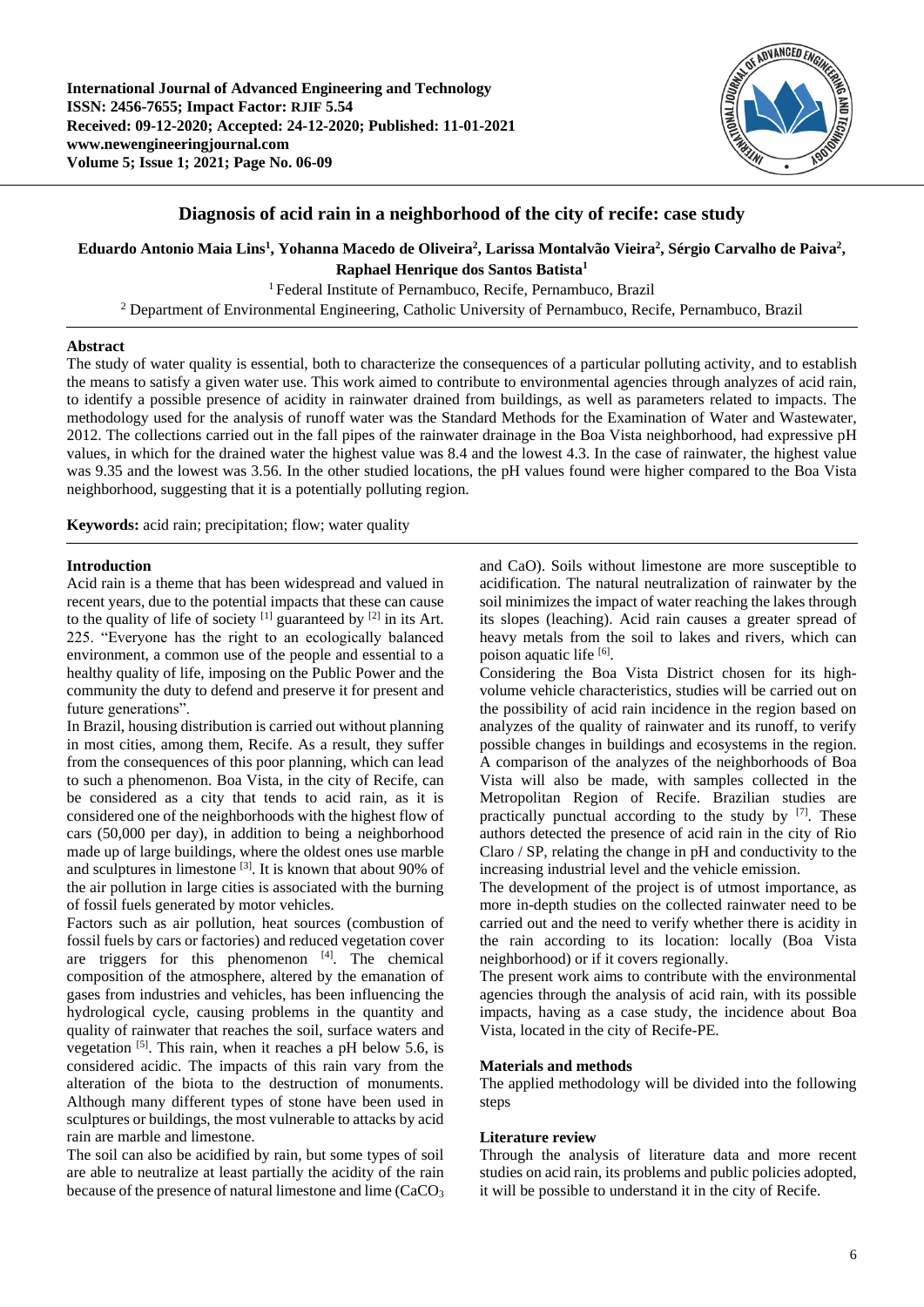# **Method**

## **Study Region**

The Boa Vista neighborhood is in the central region of Recife and is one of the neighborhoods with the highest concentrations of vehicle flow, for this reason it was chosen for the purposes of this study. Currently, in Bairro da Boa Vista, 15 thousand people reside, and as the Neighborhood is in a central region, it becomes the route of approximately 400 thousand people, among them tourists, workers, students, etc. As it is an "inevitable" route, many people end up participating in the neighborhood's problems.

It is in this plural space that one of the most vigorous urban expressions of the city of Recife is found: buildings of various architectural styles (limestone-based sculptures) and distinctive construction times, especially the oldest houses, with their lean and tall houses, which used marbles on their facades; and the new, with wide avenues and open spaces coexist with each other with great cultural "tolerance", forming a living example of this expression, which at the same time promotes and materializes the history of the city itself.

## **Analyze**

The presence of acid rain is associated with the high concentration of sulfur dioxide and / or hydrogen sulphide generated by the burning of fossil fuels. Motor vehicles when using gasoline (because it is the most viable energy medium) tend to generate large amounts of these gases. It is also known that with it, due to the low pH, the possibility of the presence of heavy metals generated and emitted into the atmosphere through the wear and tear of vehicles and fossil fuel [8].

## **Sampling**

Glass containers, sterilized before each collection, are being used to collect rainwater. The containers will be placed on supports of about 1 meter in height, with the surface of the site being completely open, without any type of vegetation such as trees, or close to roofs with gutters so that the quality of water collected is not influenced by the introduction of particles such as leaves and small stones. The collection is carried out only in the beginning of the precipitation, not being exposed to dry deposition. Fortnightly samples are collected at each of the chosen points. An observation method will be used in the Boa Vista neighborhood to choose the best

position for the data and rainwater collection points. This observation consists of an analysis involving the mass of vehicles, people circulating the area and the type of building, which may be affected by the effects of the phenomena to be studied. Green density factors are also weighted to observe the greatest possible variation in temperature because of this factor and despite safety to keep the equipment installed and / or prevent possible damage. As soon as the points were duly chosen, the installation began, which, depending on the location, involves the participation and / or authorization of some establishment or residence. It is important to note that after observing and choosing the location of the equipment, the days to collect this data are selected according to the climatic situation of the city of Recife, that is, in different periods of climatic situations, if possible.

## **Results and discussion**

It is noteworthy that, Seinfeld and Pandis (1998), assigned a pH value equal to 5.00, as a lower limit for rainwater acidified by substances of natural origin, and below this value as a contribution of anthropic origin.

The samples were collected between  $21 \setminus 08 \setminus 2019$  until 04  $\setminus$ 03 \ 2020, totaling 94 samples, in which 43 samples were runoff and 51 rainwater. Where the pH values of rainwater runoff found ranged from 4.3 (minimum found in 26  $\setminus$  08  $\setminus$ 2019) to 8.9 (maximum found in 26  $\setminus$  11  $\setminus$  2019). The numerical mean pH value of the 43 samples was 6.72814.

The pH values found for rainwater ranged from 3.56 (minimum found in  $27 \setminus 11 \setminus 2019$ ) to 9.35 (maximum found in  $16 \setminus 08 \setminus 2019$ . The numerical mean pH value of the 51 samples was 6.739608.

From the samples collected from both rainwater and drained water, Figures 1 and 2, which represent the pH variation line for different collection times, could be obtained, starting in September 2019, and ending in March 2020. It is noted that for rainwater the pH at the beginning was already below the neutral value, which is 7.0, and over the days it has become more acidic. Sometime later, this acidity characteristic decreased, until finally it remained close to the neutrality value, around 6.9. As for drained water, the initial pH was also below the neutral value, however, with the passing of days it became less acidic. After a few months, this characteristic remained, and compared to rainwater, it is further from the 7.0 reference value, remaining at 6.5.



**Source:** The Authors.

**Fig 1:** pH analysis for rainwater samples.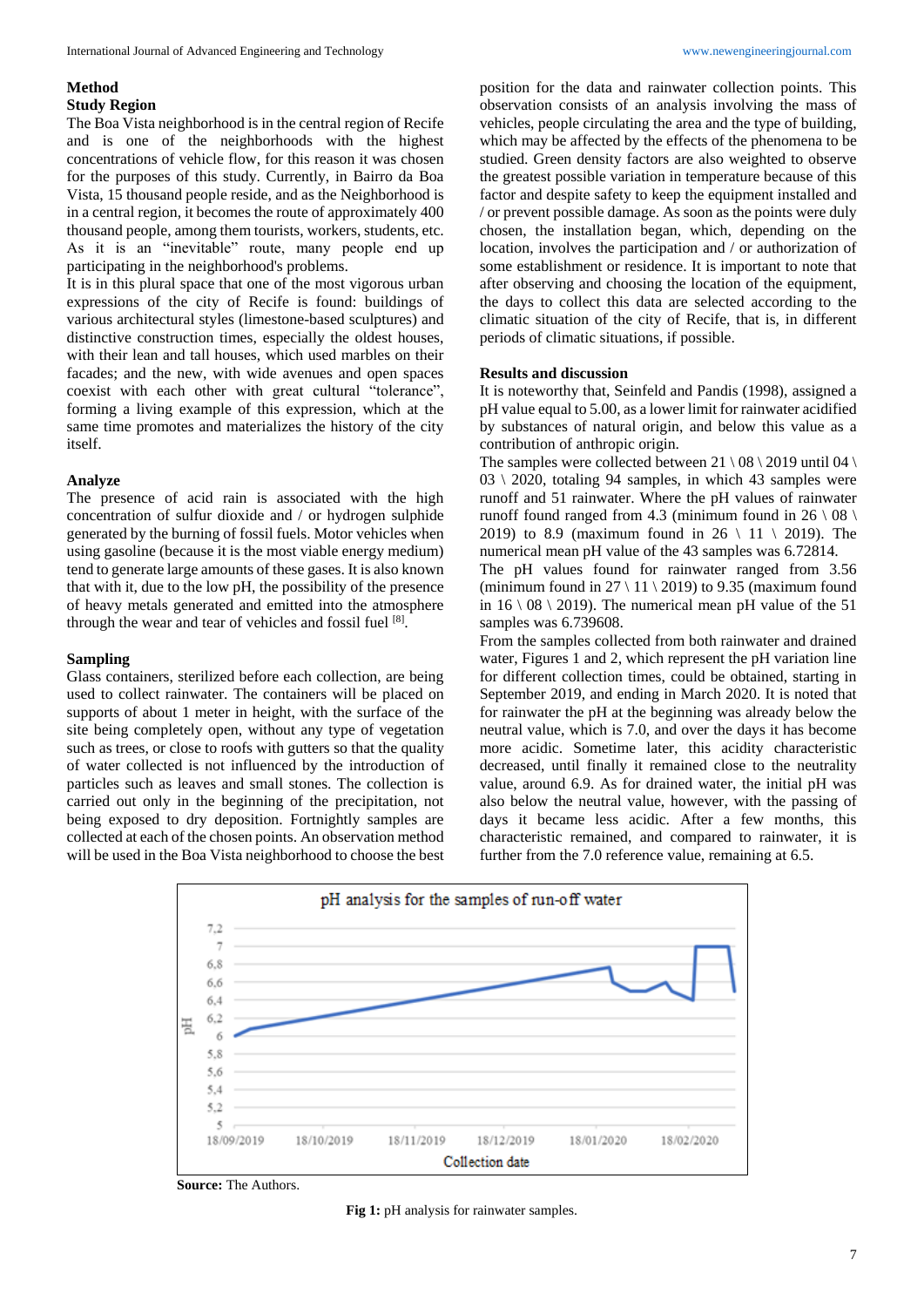According to Gonzaga et al. (2014)<sup>[9]</sup>, the formation of salt deposits in masonry and concrete occurs by the crystallization of salts from aqueous solutions, whose saturation can be reached because of solvent evaporation. Thus, it can be suggested that the speed of the winds that travel through the researched region is with a high percentage of gases emitted by vehicles and particulate materials from limestone derived from civil construction that, when in contact with water, result in the acidity of rain.



**Source:** The Authors.



It was not possible to test the viability of the chloride samples, however, VACCARI *et al*., (2005) [10] , COSTA *et al*., (2007) [11] , JAQUES *et al*., (2006) [12] and Pinheiro *et al*., (2005) [13] reported that high levels of chlorides were not detected in the models.

As discussed in the paper, for rain to be considered acidic it is necessary that its pH is below the value of 5.6. According to the analysis period, the lowest value for rainwater was 5.82 and for drained water was 6.0. According to the literature, the values are not below 5.6 and according to the graphs above, it is noted, towards the end of the period of analysis that the values remained at 6.9 and 6.5, respectively. In a first conclusion, the analyzed samples do not constitute acid rain, however the values are not far from the limit considered for such statement. In parallel, there is the reality of the study site, which ranges from atmospheric pollution directly or indirectly, which can certainly contribute to the acidifying presence in rains from other periods.

Despite the values obtained from the samples collected, it is necessary that the monitoring and control of this situation be carried out, because although the rains for this location are not effectively acidic, they have a strong potential to become of this type, which could constitute serious environmental problems, such as altering the characteristics of the present ecosystems, social, such as respiratory diseases, skin corrosions, and cultural and economic, such as intensification of the corrosive process in historical monuments, building constructions, among others.

## **Conclusions**

It is concluded that vast amounts of pollutant are entering the atmosphere, imposing threats to human health, degrading the environment, and possibly altering the Earth's climate. Historically, the air has been renewed through interaction with vegetation and oceans. Today, however, this process is threatened by the increased use of fossil fuels associated with the expansion of industrial production and the growing use of motor vehicles.

The physical-chemical analysis carried out cannot indicate a predominance of rain with high acidity in Bairro da Boa Vista, even though some results have shown slightly acid rains, however there is no evidence that confirms the frequent presence of this acidity in precipitations.

It was noticed a significant change in the ideal rainwater and the one observed in practice, this difference is possibly related to civil construction and high flow of vehicles present in the city of Recife more specifically about Boa Vista.

#### **References**

- 1. Teza C, Baptista M. Identificação do fenômeno ilhas urbanas de calor por meio de dados ASTER on demand 08 – Kinetic Temperature (III): metrópoles brasileiras. Anais XII SBSR, Goiânia, Brasil, INPE, 2005, 3911- 3918.
- 2. Brasil Constituição. Constituição da República Federativa do Brasil. Pernambuco. Agência Estadual de Planejamento e Pesquisa de Pernambuco (Condepe/ Fidem). Norte metropolitano e Goiana, 1988. 2012/2013.
- 3. Wang S, Chanock S, Tang D, Li Z, Edwards S, Jedrychowski W, *et al*. Effect of gene-environment interactions on mental development in African American, dominican, and caucasian mothers and newborns. *Ann. Hum. Genet*. 2010; 74:46-56. doi: 10.1111/j.1469-1809.2009.00550.x.
- 4. Flues M, Hama P, Lemes M, Dantas E, Fornaro A. Evaluation of the rainwater acidity of a rural region due to a coal–fired power plant in Brazil. Atmospheric Environment, 2002, 36.
- 5. Gomes P, Fontes M, Da Silva A, Mendonça E, Netto A. Selectivity sequence and competitive adsorption of heavy metals by Brazilian soils. Soil Science Society of America Journal. 2001; 65:1115-1121.
- 6. Santos V, Gastmans D. Composição química da água de chuva em rio claro (sp). *Revista do Instituto Geológico*, 2016, 37.
- 7. Burns F, Eaton MA, Barlow KE, Beckmann BC,